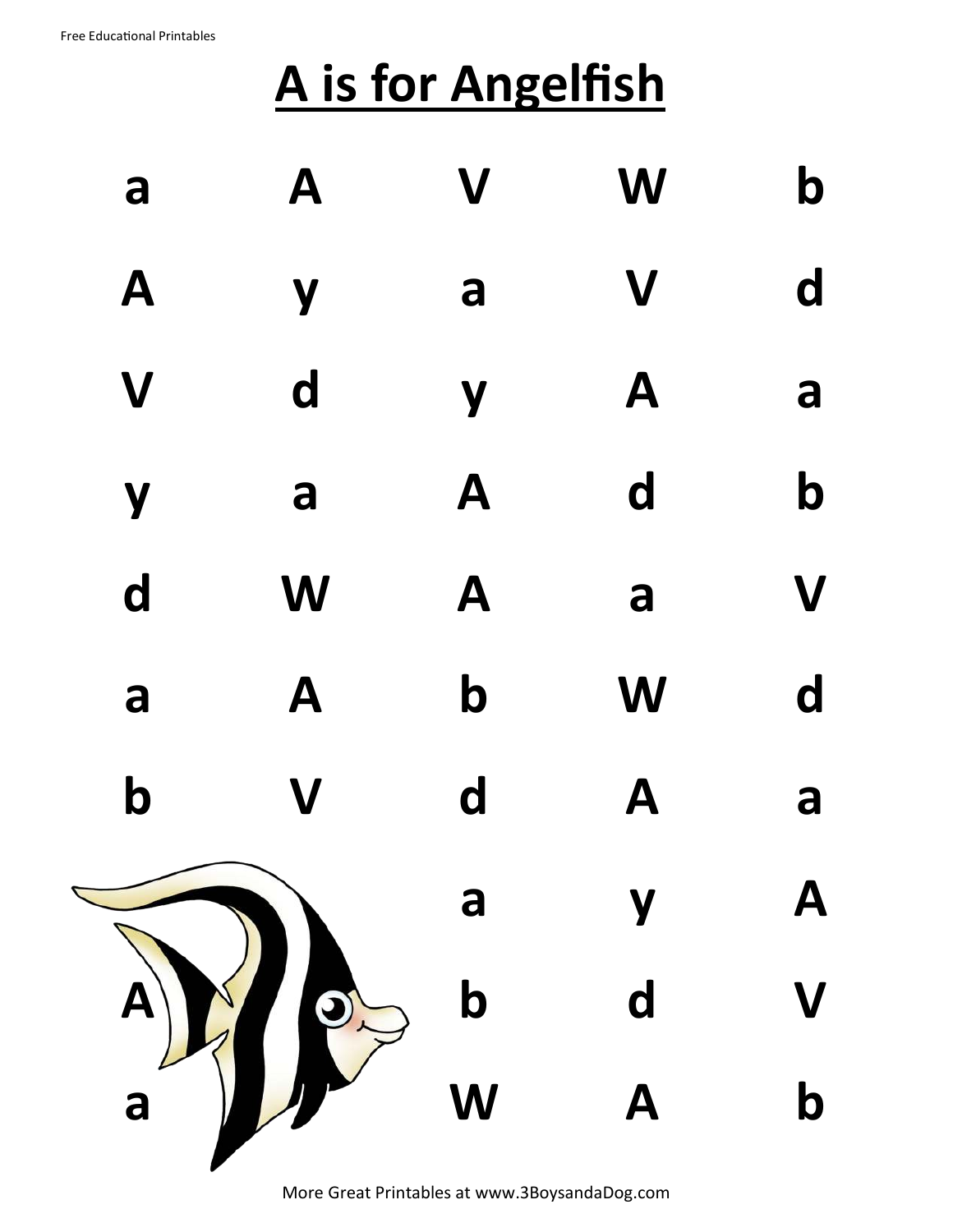## **B is for Betta**

| d           | B           | p                |             | $\mathbf b$               |
|-------------|-------------|------------------|-------------|---------------------------|
| B           | D           | $\boldsymbol{b}$ |             |                           |
| $\mathbf b$ | p           | d                |             |                           |
| $\mathbf b$ | d           | D                | B           | P                         |
| B           | $\mathbf b$ | d                | p           | D                         |
| P           | d           | D                | $\mathbf b$ | B                         |
| D           | P           | B                | $\mathbf d$ | $\boldsymbol{\mathsf{b}}$ |
| P           | d           | $\mathbf b$      | B           | p                         |
| B           | $\mathbf b$ | p                | d           | D                         |
| d           | p           | B                | $\mathbf b$ | P                         |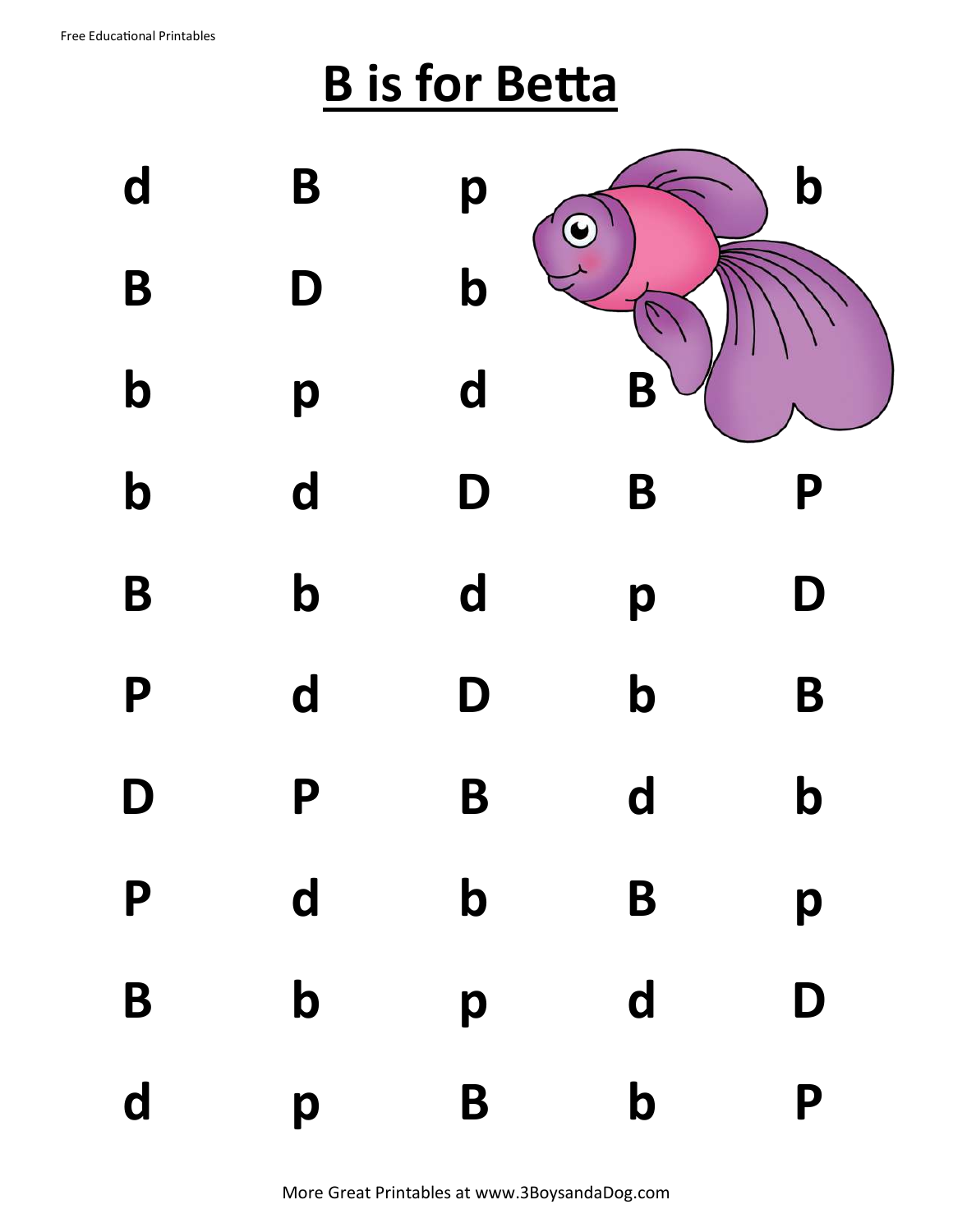## **B is for Butterflyfish**

| $\mathbf d$ | P           | B                | D                       | $\mathbf b$               |
|-------------|-------------|------------------|-------------------------|---------------------------|
| D           | B           | $\mathbf b$      | d                       | p                         |
| $\mathbf b$ | d           | D                | B                       | P                         |
| B           | $\mathbf b$ | d                | p                       | D                         |
| P           | d           | D                | $\mathbf b$             | B                         |
| D           | P           | B                | d                       | $\mathbf b$               |
| p           | D           | $\mathbf b$      | B                       | $\mathbf d$               |
|             | B           | d                | $\mathbf b$             | P                         |
|             | $\bigcirc$  | $\boldsymbol{b}$ | D                       | B                         |
|             |             | B                | $\overline{\mathbf{d}}$ | $\boldsymbol{\mathsf{b}}$ |